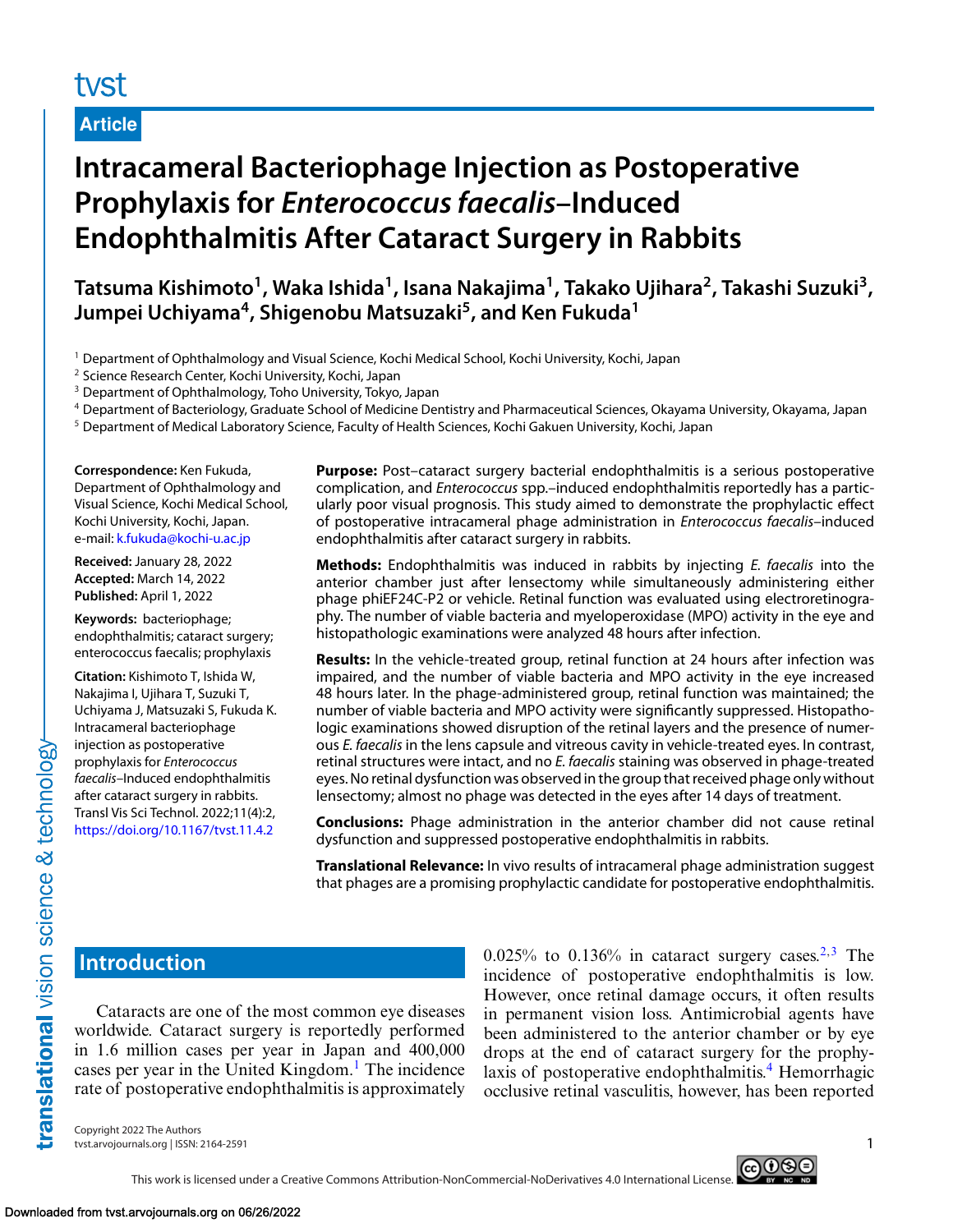to be a serious side effect of vancomycin injected in the anterior chamber at the end of surgery. Therefore, an effective prophylactic measure must be developed.

The most common pathogenic bacteria for endophthalmitis are gram-positive bacteria, such as enterococci, coagulase-negative staphylococci, and staphylococci.[5](#page-6-0) In Asia, enterococci account for a large proportion of endophthalmitis cases,  $6,7$  and enterococcal endophthalmitis results in poor visual outcomes due to retinal destruction.<sup>8</sup> All gram-positive isolates, including *Enterococcus* spp., were susceptible to vancomycin in the Endophthalmitis Vitrectomy Study in 1996.<sup>5</sup> However, the number of clinical reports of endophthalmitis caused by vancomycin-resistant *Enterococcus* spp. has been increasing in recent years.  $9-12$  Thus, a prophylactic agent to prevent antimicrobial-sensitive and antimicrobial-resistant enterococcal endophthalmitis is needed.

Bacteriophages (phages) are viruses that infect bacteria, replicate within bacteria, and lyse bacteria with endolysins. Phage therapy is the application of bacteriolytic activity of phages to treat bacterial infectious diseases. The advantages of phage therapy include fast action, effectiveness against antimicrobialresistant bacteria, and no infection of mammalian cells. We have previously reported the therapeutic effects of phage therapy in a mouse model of ocular bacterial infections, including phage eye drops for *Pseudomonas aeruginosa* keratitis and phage vitreous injection for enterococcal endophthalmitis.<sup>[13–](#page-6-0)[15](#page-7-0)</sup> However, there have been no reports investigating phage therapy as a prophylactic to prevent endophthalmitis.

This study aimed to demonstrate the prophylactic effect of postoperative intracameral phage administration in *Enterococcus faecalis*–induced endophthalmitis after cataract surgery in rabbits.

# **Methods**

### **Bacteria and Phages**

*E. faecalis* strain EF24 and phage phiEF24C-P2 were isolated and prepared as previously described.<sup>[16,17](#page-7-0)</sup> A plaque assay was applied to measure phage concentration and expressed in plaque-forming units (PFUs).

### **Ethical Treatment of Animals**

The study was approved by the Committee for Care and Use of Laboratory Animals at Kochi University (permit number O-54). Rabbits were housed in individually ventilated cages with a 14-hour light/10-hour dark cycle, maintained at  $21 \pm 1$ °C, with ad libitum feeding.

The sample size was determined to be the minimum number for which statistically significant differences could be assessed. All procedures were performed in accordance with the Association for Research in Vision and Ophthalmology Statement for the Use of Animals in Ophthalmic and Vision Research.

### **Rabbit Model of** *E. faecalis* **Endophthalmitis after Lensectomy**

Lensectomy and inoculation of *E. faecalis* in rabbits were performed as previously described.<sup>[18](#page-7-0)</sup> Eightweek-old specific pathogen-free female Japanese white rabbits (Japan SLC, Inc., Hamamatsu, Japan), weighing 1.5 kg, were used for the experiments. Pupil dilation was induced by topical application of 0.5% tropicamide and 0.5% phenylephrine (Nitten Pharmaceutical, Nagoya, Japan). The rabbits were anesthetized with an intramuscular injection of an anesthetic combination of 0.5 mg/kg medetomidine (Domitor; Nippon Zenyaku Kogyo, Tokyo, Japan), 2.0 mg/kg midazolam (Sandoz, Yamagata, Japan), and 0.5 mg/kg butorphanol (Vetorphale; Meiji Seika Pharma, Tokyo, Japan) and topical anesthesia with 0.4% oxybuprocaine hydrochloride (Nitten Pharmaceutical, Nagoya, Japan). A corneal incision was created, and the lens nucleus was emulsified using a phacoemulsification unit (Infinity Vision System; Alcon, Inc., Fort Worth, TX, USA). A rabbit model of endophthalmitis was induced by injecting  $2 \times 10^5$  *E. faecalis* EF24 in 25  $\mu$ L of physiologic saline into the anterior chamber with a 30-gauge needle in the right eye. After the bacterial injection,  $2 \times 10^9$  PFUs of phage phiEF24C-P2 in 25 μL of physiologic saline or 25 μL of physiologic saline alone was administered into the anterior chamber of the right eye.

### **Electroretinography**

The electroretinography (ERG) response was measured in rabbits under anesthesia, as described previously[.18](#page-7-0) The amplitudes of the scotopic a- and b-waves were recorded in both eyes using a flash ERG.

## **Measurement of Viable Bacteria and Phage in the Eye**

Eyes were isolated 48 hours postinfection and rinsed with sterile physiologic saline. The aqueous humor was collected using a 30-gauge needle. The cornea was aseptically removed, and the iris and lens were detached. The vitreous body was then collected and disrupted with the homogenizer, Precellys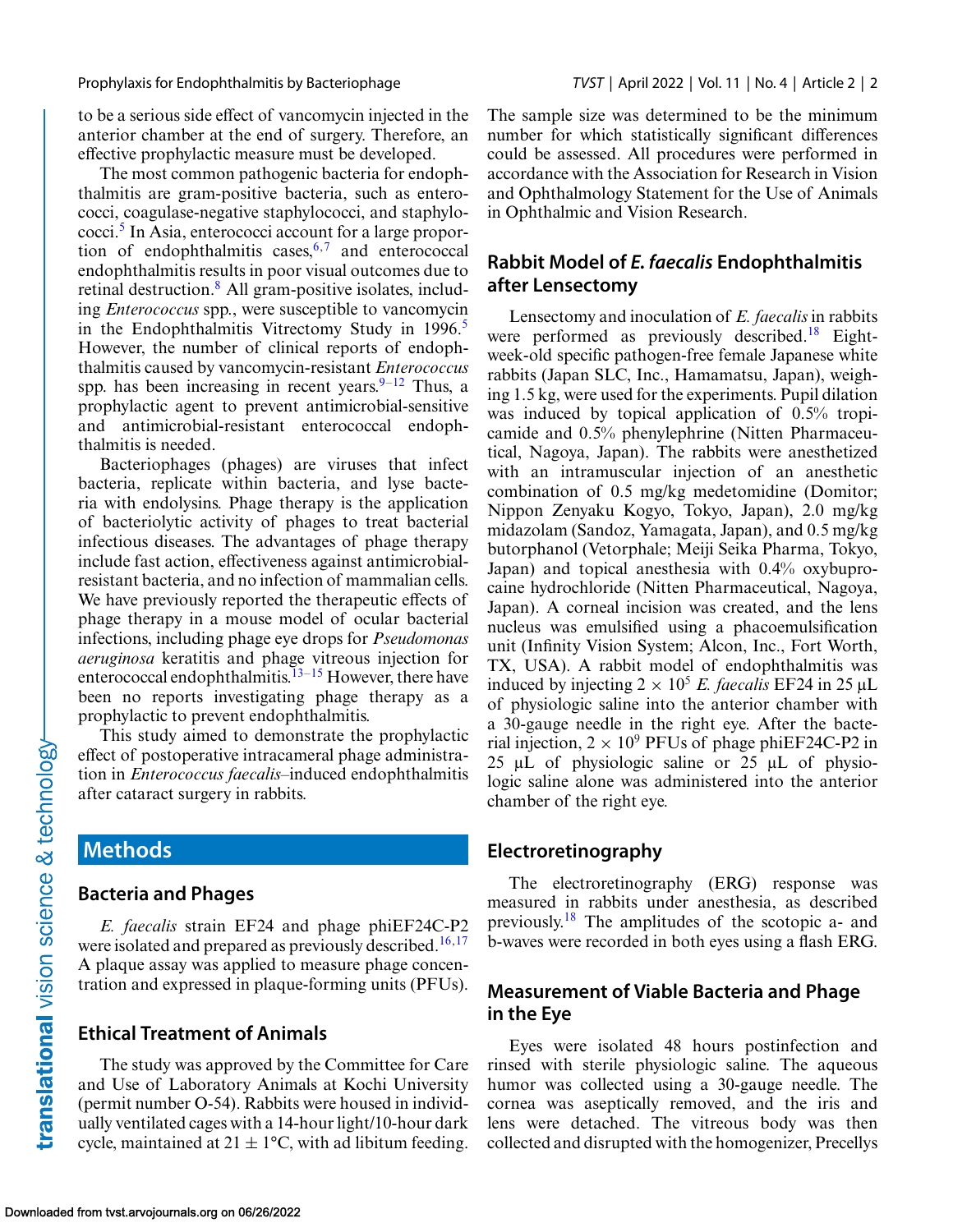Evolution (Bertin Instruments, Montigny-le-Bretonneux, France), at 6000 rpm for 30 seconds, repeated three times, to release the bacteria and phage. The aqueous humor and the homogenate of the vitreous body were diluted with saline and plated on EF agar for culture at 37°C for 48 hours. To evaluate phage plaque formation, we used brain heart infusion medium-based agar with a double layer of 1.5% agar in the lower layer and 0.5% agar in the upper layer.

### **Measurement of Phage in the Blood**

Exactly 10 μL of heparin sodium injection (Mochida Pharmaceutical, Tokyo, Japan) was aspirated into a 2.5-mL syringe with a 26-gauge needle, applied to the inner wall of the syringe, and 500 μL of blood was drawn from a rabbit ear vein. Evaluation of phage plaque formation was the same as that for the eye.

### **Assay of Myeloperoxidase Activity**

The number of infiltrated neutrophils in the eye was estimated by measuring the myeloperoxidase (MPO) activity, as described previously.[14](#page-6-0)

### **Histologic Examination**

Eyes isolated at 48 hours after infection were fixed with Super Fix (Kurabo, Osaka, Japan) for 2 days. The eyes were embedded in paraffin, cut into 2-μm sections, and stained with hematoxylin and eosin. The sections were photographed using a fluorescence microscope (Biorevo BZ-X800; Keyence, Osaka, Japan).

### **Immunofluorescence Staining of** *E. faecalis*

Deparaffinized sections were heat treated in citrate buffer (pH 6.0) for 20 minutes and washed three times with phosphate-buffered saline (PBS). Sections were incubated for 1 hour at room temperature with 1% bovine serum albumin/PBS to block nonspecific binding. The sections were then rewashed three times with PBS, incubated overnight with fluorescein isothiocyanate–labeled *Enterococcus* antibody (Thermo Fisher Scientific, Waltham, MA, USA), washed with PBS, mounted in mounting medium containing 4'6-diamidino-2-phenylindole (Vector Laboratories, Inc., Burlingame, CA, USA), and analyzed with a fluorescence microscope (Biorevo BZ-X800; Keyence).

### **Statistical Analysis**

Statistical analysis was performed using statistical software (Statcel 4 software; OMS Publishing, Inc., Saitama, Japan). Quantitative data are presented as the mean  $\pm$  SEM and were analyzed using the Tukey– Kramer test or Student's unpaired *t*-test. Statistical significance was set at  $P < 0.05$ .

### **Results**

### **Safety of Intracameral Phage Administration and Time of Phage Clearance From Eyes**

We first evaluated the retinal safety of intracameral phage administration in rabbits using ERG. There was no difference in the a-wave and b-wave responses of the scotopic ERG at 2, 7, and 14 days after administration between the phage-injected eyes and vehicle-injected eyes, suggesting no retinal toxicity of phage (Fig. 1). Phage pharmacokinetics in the eyes were examined at



**Figure 1.** Retinal function after injection of phage into the anterior chamber. Representative ERG responses for untreated eyes (**A**) and eyes at 48 hours after injection of phages into the anterior chamber (**B**). The amplitude of the a-wave and b-wave (**C**) are expressed as a percentage of control and are means  $\pm$  SEMs for three eyes in each group  $(n=3)$ .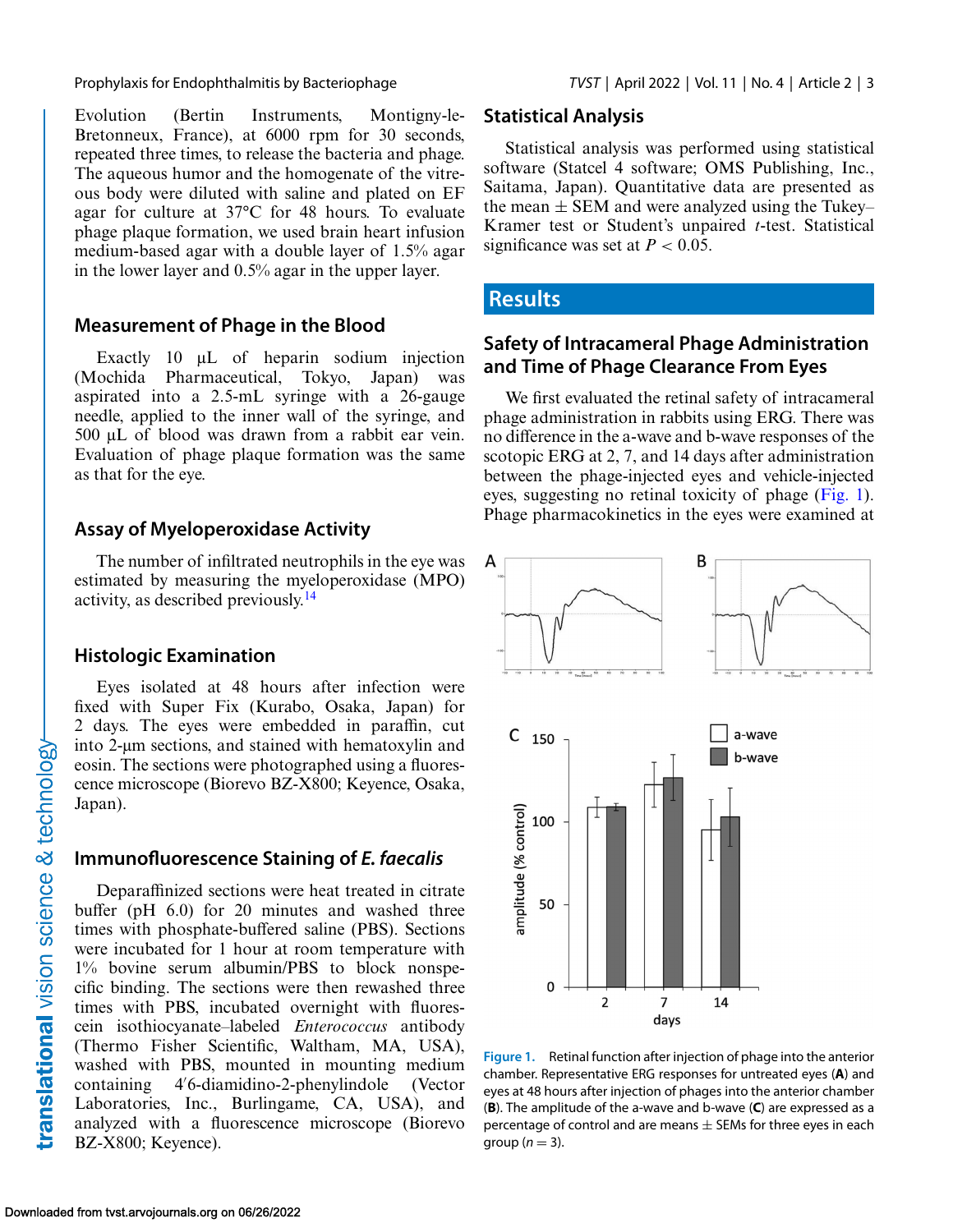

**Figure 2.** Time of phage clearance in the eye. The persistence of phages in the eye was examined at 2, 7, and 14 days after administration of phiEF24C-P2 into the anterior chamber. The number of phages in the anterior chamber (*closed circles*) and in the vitreous body (*open circles*) at the indicated times is shown (*<sup>n</sup>* <sup>=</sup> 3 or 4, respectively). *Bars* represent the mean of three or four eyes.

2, 7, and 14 days after the administration of phages into the anterior chamber. The number of phages in the anterior chamber decreased in a time-dependent manner, and phages were scarcely detected on day 7. Phages were detected in the anterior chamber and the vitreous body; they were more abundant in the vitreous body than in the anterior chamber at all time points examined. Phages in the vitreous body also gradually decreased and were almost undetectable 14 days after injection (Fig. 2). No phages were detected in the blood on any day (data not shown). MPO activity in the eyes injected with phage was almost undetectable (data not shown). Thus, phage alone did not cause retinal toxicity or intraocular inflammation.

### **Effect of Intracameral Phage on** *E. faecalis***– induced Postoperative Endophthalmitis in Rabbits**

We then examined the effects of intracameral administration of phage in a rabbit model of post– cataract surgery endophthalmitis. *E. faecalis* (10<sup>5</sup> cells) was inoculated into the anterior chamber immediately after cataract surgery in an aphakic rabbit. Then, the phage  $(10^9 \text{ PFLs})$  or vehicle was injected into the anterior chamber after the administration of *E. faecalis.* ERG was performed in rabbits 1 day after surgery. The amplitude of both a- and b-waves was significantly decreased in rabbits with the administration of *E. faecalis* compared with rabbits that received cataract surgery alone [\(Fig. 3\)](#page-4-0). The amplitudes of the a-wave and b-wave in the phage-treated group did not decrease and were similar to those in the group that received cataract surgery alone.

Histopathologic examinations of infected eyes at 2 days after infection with vehicle treatment showed massive infiltration of inflammatory cells in the lens capsule and vitreous cavity, as well as disruption of retinal layers [\(Figs. 4A](#page-5-0)–D). Immunostaining with an anti–*E. faecalis* antibody showed positive staining in the lens capsule and vitreous cavity [\(Figs. 4E](#page-5-0), [4F](#page-5-0)). In contrast, few inflammatory cells were observed in the lens capsule and vitreous cavity in infected eyes following phage administration [\(Figs. 4G](#page-5-0)–I). Retinal structures were also apparently intact [\(Fig. 4J](#page-5-0)), and no positive staining was observed for anti–*E. faecalis* antibody in phage-treated eyes [\(Figs. 4K](#page-5-0), [4L](#page-5-0)). The number of viable bacteria and MPO activity in the eyes were determined 2 days after surgery. The number of viable bacteria [\(Fig. 5A](#page-6-0)) and MPO activity [\(Fig. 5B](#page-6-0)) were significantly increased in the vehicletreated group. In contrast, the bacterial load and MPO activity were significantly decreased in the phagetreated group. Therefore, the administration of the phage into the anterior chamber at the end of cataract surgery suppressed the development of endophthalmitis and retinal dysfunction.

### **Discussion**

We demonstrated in this study that intracameral administration of phages suppressed the development of *E. faecalis*–induced postoperative endophthalmitis in rabbits. To prevent post–cataract surgery bacterial endophthalmitis, eye drops or intracameral administration of antimicrobial agents is universally used. Although the application of perioperative antimicrobial eye drops is widely employed in many countries, its efficacy in the prophylaxis of endophthalmitis remains unclear.<sup>[19,20](#page-7-0)</sup> Some studies have shown no difference in the frequency of post–cataract surgery endophthalmitis with or without topical antibiotics. Intracameral antibiotics have been shown to reduce the rate of postoperative endophthalmitis.<sup>[4](#page-6-0)</sup> However, regardless of the administration method, frequent use of antibiotics can increase the risk of developing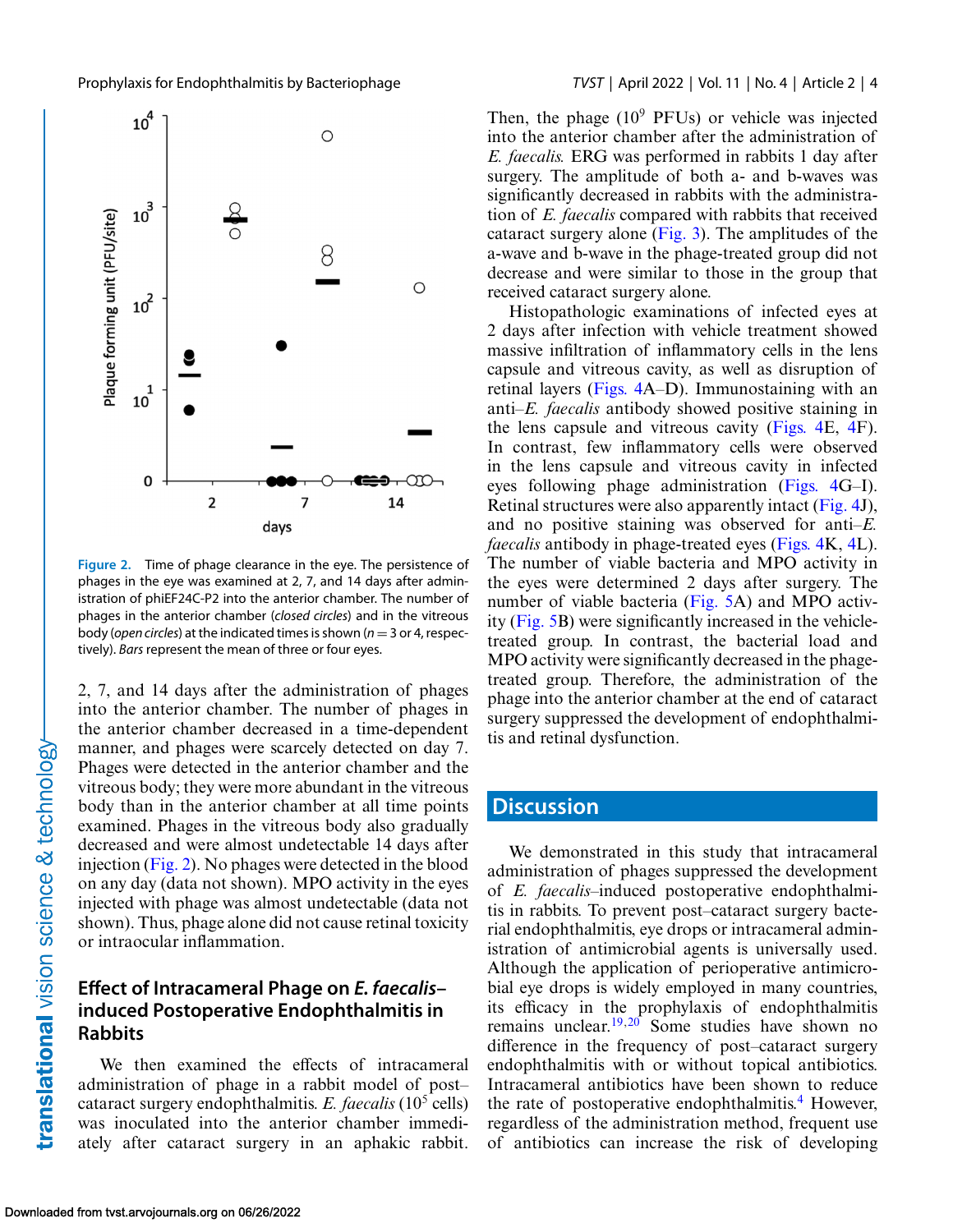<span id="page-4-0"></span>

**Figure 3.** Retinal function in eyes with *E. faecalis*–induced postcataract endophthalmitis with or without intracameral phiEF24C-P2. Representative ERG responses for eyes that received cataract surgery alone (**A**), eyes that underwent cataract surgery and administration of *E. faecalis* (**B**), and eyes that received cataract surgery and administration of *E. faecalis* treated with phiEF24C-P2 (**C**). The amplitude of the a-wave (D) and b-wave (E) from ERG recordings is shown as mean  $\pm$  SEM for three eyes in each group ( $n = 3$ ). \*P < 0.05, \*\*P < 0.01 (Tukey– Kramer test) versus cataract surgery alone.

drug-resistant bacterial infections. Endophthalmitis caused by drug-resistant bacteria has been increasing in recent years.  $9-12$  The advantages of using phages for prophylaxis of postoperative endophthalmitis are that they are effective for antibiotic-resistant bacteria and remain longer in the eye than antimicrobial agents. One of the characteristics of phages is their ability to infect specific bacterial strains. Thus, identifying a causative bacterial pathogen is important for the successful treatment or prevention of endophthalmitis. However, endophthalmitis progresses rapidly, resulting in irreversible retinal damage within a few days, and the pathogen is often not identified in cultures from the aqueous humor and vitreous body[.5](#page-6-0) In most cases of postoperative endophthalmitis caused by gram-positive bacteria, a cocktail of several phages against various gram-positive bacteria, rather than only enterococci, may be effective when used as prophylaxis against endophthalmitis.

Mixing different phages as a cocktail broadens the antimicrobial spectrum and prevents the development of phage-resistant bacteria. $2^{1,22}$  Phages that are also effective against drug-resistant bacteria may be a last resort against postoperative endophthalmitis caused by drug-resistant bacteria, which has been increasing in recent years. They may also be effective in postoperative prophylaxis for vancomycin-resistant *E. faecalis*– induced endophthalmitis.

Since the aqueous humor is replaced in approximately 100 minutes, the half-life of antimicrobial agents administered into the anterior chamber may be calculated at 50 minutes.<sup>[23](#page-7-0)</sup> The half-life of intravitreally injected vancomycin in rabbits was 8.9 hours in aphakic eyes. $24$  Effective vancomycin concentration in patients with postoperative endophthalmitis treated with intravitreally administered vancomycin reportedly lasts for 3 days.<sup>25</sup> In this study, phages were still detected in the aqueous humor on the second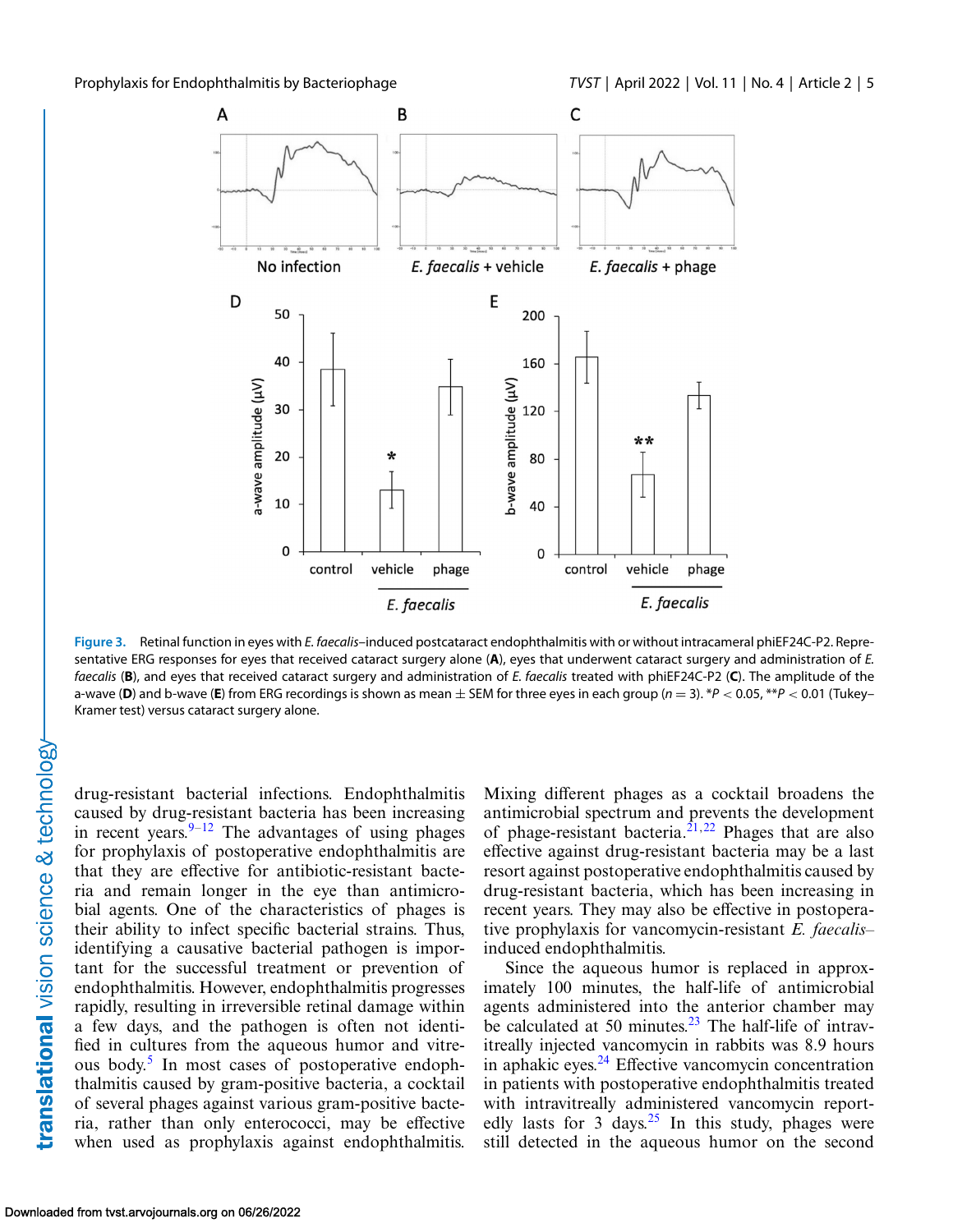<span id="page-5-0"></span>

**Figure 4.** Histopathology of *Enterococcus faecalis* EF24-induced postcataract endophthalmitis in eyes in the absence or presence of intracameral phiEF24C-P2. Eyes were excised at 48 hours after infection with *E. faecalis* EF24 and subsequent intracameral administration of vehicle (**A–F**) and phiEF24C-P2 (**G–L**) for histologic analysis. Paraffin sections were stained with hematoxylin and eosin (**A–D**, **G–J**) or anti–*E. faecalis* antibody (green fluorescein) in vehicle-treated eyes (**E**, **F**) and phage-treated eyes (**K**, **L**). Blue fluorescein shows the cell nucleus. *Scale bars*: 1 mm (A) and 200 μm (**B–F**).

day after administration into the anterior chamber. They were almost undetectable on the seventh day, but many phages that migrated into the vitreous body were detected until the seventh day. Most postoperative endophthalmitis cases occur within 3 days after cataract surgery.<sup>[26](#page-7-0)</sup> The phages remain in the eye for several days after injection in the anterior chamber; thus, it is considered more effective in preventing the development of endophthalmitis than prophylactic treatment with antimicrobial agents. In this study, phages were not detected in the blood after the intravitreal administration of phages. Systemic administration of a phage by intravenous or oral administration may induce the migration of the phage to various organs throughout the body. $27$  For endophthalmitis treatment, topical injection of the phage into the anterior chamber or vitreous cavity is preferable to minimize systemic migration of the phage, as in this study. It remains unclear where the phage administered in the anterior chamber is discharged to outside the eye, except that it is transferred to the vitreous body.

Endolysin produced by phages can be used as an antimicrobial agent, and its prophylactic and therapeutic capacities may be worth investigating. $28-30$  In the future, it will be necessary to compare and clarify the antimicrobial effect and duration in the eye when the phage itself or endolysin is administered into the anterior chamber and whether problems occur such as antibody production and resistance to the phage. The combined use of bacteriophages and antimicrobial agents reportedly has a synergistic or additive effect on bacteriolysis, and the concentration of each can be reduced.[31,32](#page-7-0) As a prophylactic or therapeutic agent for endophthalmitis, the combined use of phages and antibacterial agents may provide stronger antibacterial effects, and further studies are needed.

Limitations of this study include the lack of an examination of the efficacy of prophylaxis with a different phage and the lack of evaluation of the minimum effective concentration of phage for anterior chamber administration. Furthermore, future studies need to investigate the efficacy of prophylactic phage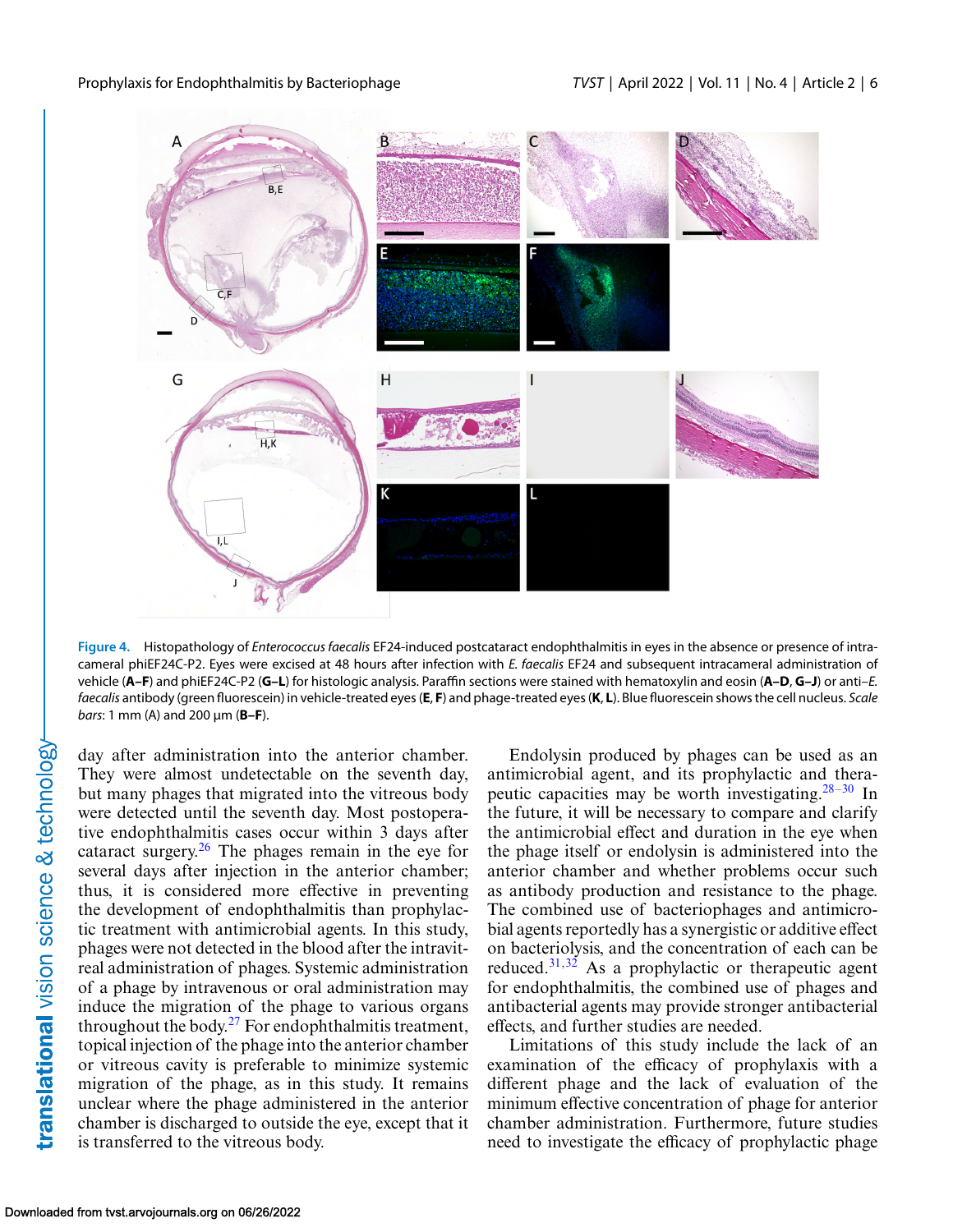<span id="page-6-0"></span>

**Figure 5.** Viable bacterial load and MPO activity for eyes with *E. faecalis* EF24-induced postcataract endophthalmitis with or without intracameral phiEF24C-P2. Viable bacterial load (A) and MPO activity (B) were measured in eyes excised 48 hours after infection with *E. faecalis* EF24 in the absence or presence of intracameral phiEF24C-P2. All data are presented as the mean  $\pm$  SEM for three eyes in each group (*<sup>n</sup>* <sup>=</sup> 3). \**<sup>P</sup>* <sup>&</sup>lt; 0.05, Student's unpaired *<sup>t</sup>*-test versus vehicle-treated eyes.

administration against endophthalmitis caused by drug-resistant bacteria.

In conclusion, we demonstrated the prophylactic effect of postoperative intracameral administration of phages in *E. faecalis*–induced endophthalmitis after cataract surgery in rabbits. Thus, the intracameral administration of phages may be a promising prophylactic candidate for postoperative endophthalmitis.

# **Acknowledgments**

Supported by The Eye Research Foundation for the Aged.

Disclosure: **T. Kishimoto**, None; **W. Ishida**, None; **I. Nakajima**, None; **T. Ujihara**, None; **T. Suzuki**, None; **J. Uchiyama**, None; **S. Matsuzaki**, None; **K. Fukuda**, None

# **References**

- 1. Charlesworth E, Alderson AJ, de Juan V, Elliott DB. When is refraction stable following routine cataract surgery? A systematic review and metaanalysis. *Ophthalmic Physiol Opt.* 2020;40(5):531– 539.
- 2. Inoue T, Uno T, Usui N, et al. Incidence of endophthalmitis and the perioperative practices

of cataract surgery in Japan: Japanese Prospective Multicenter Study for Postoperative Endophthalmitis after Cataract Surgery. *Jpn J Ophthalmol.* 2018;62(1):24–30.

- 3. Zafar S, Dun C, Srikumaran D, et al. Endophthalmitis rates among medicare beneficiaries undergoing cataract surgery between 2011 and 2019. *Ophthalmology.* 2022:129(3):250–257.
- 4. Barry P. Adoption of intracameral antibiotic prophylaxis of endophthalmitis following cataract surgery: update on the ESCRS Endophthalmitis Study. *J Cataract Refract Surg.* 2014;40(1):138– 142.
- 5. Han DP, Wisniewski SR, Wilson LA, et al. Spectrum and susceptibilities of microbiologic isolates in the Endophthalmitis Vitrectomy Study. *Am J Ophthalmol.* 1996;122(1):1–17.
- 6. Won JY, Kim M. Vancomycin-resistant *Staphylococcus hominis* endophthalmitis following cataract surgery. *Clin Ophthalmol.* 2013;7:1193– 1195.
- 7. Suzuki T, Todokoro D, Kobayakawa S, et al. Postcataract endophthalmitis caused by *Enterococcus faecalis*. *Nippon Ganka Gakkai Zasshi.* 2014;118(1):22–27.
- 8. Todokoro D, Suzuki T, Kobayakawa S, Tomita H, Ohashi Y, Akiyama H. Postoperative *Enterococcus faecalis* endophthalmitis: virulence factors leading to poor visual outcome. *Jpn J Ophthalmol.* 2017;61(5):408–414.
- 9. Sharma S, Desai RU, Pass AB, Saffra NA. Vancomycin-resistant *enterococcal* endophthalmitis. *Arch Ophthalmol.* 2010;128(6):794– 795.
- 10. Hillier RJ, Arjmand P, Rebick G, Ostrowski M, Muni RH. Post-traumatic vancomycin-resistant enterococcal endophthalmitis. *J Ophthalmic Inflamm Infect.* 2013;3(1):42.
- 11. Nguyen J, Hartnett ME. Successful management of post-traumatic vancomycin-resistant *enterococcus* endophthalmitis. *Am J Ophthalmol Case Rep.* 2017;5:117–118.
- 12. Babalola OE. Intravitreal linezolid in the management of vancomycin-resistant enterococcal endophthalmitis. *Am J Ophthalmol Case Rep.* 2020;20:100974.
- 13. Fukuda K, Ishida W, Uchiyama J, et al. *Pseudomonas aeruginosa* keratitis in mice: effects of topical bacteriophage KPP12 administration. *PLoS One.* 2012;7(10):e47742.
- 14. Kishimoto T, Ishida W, Fukuda K, et al. Therapeutic effects of intravitreously administered bacteriophage in a mouse model of endophthalmitis caused by vancomycin-sensitive or -resistant